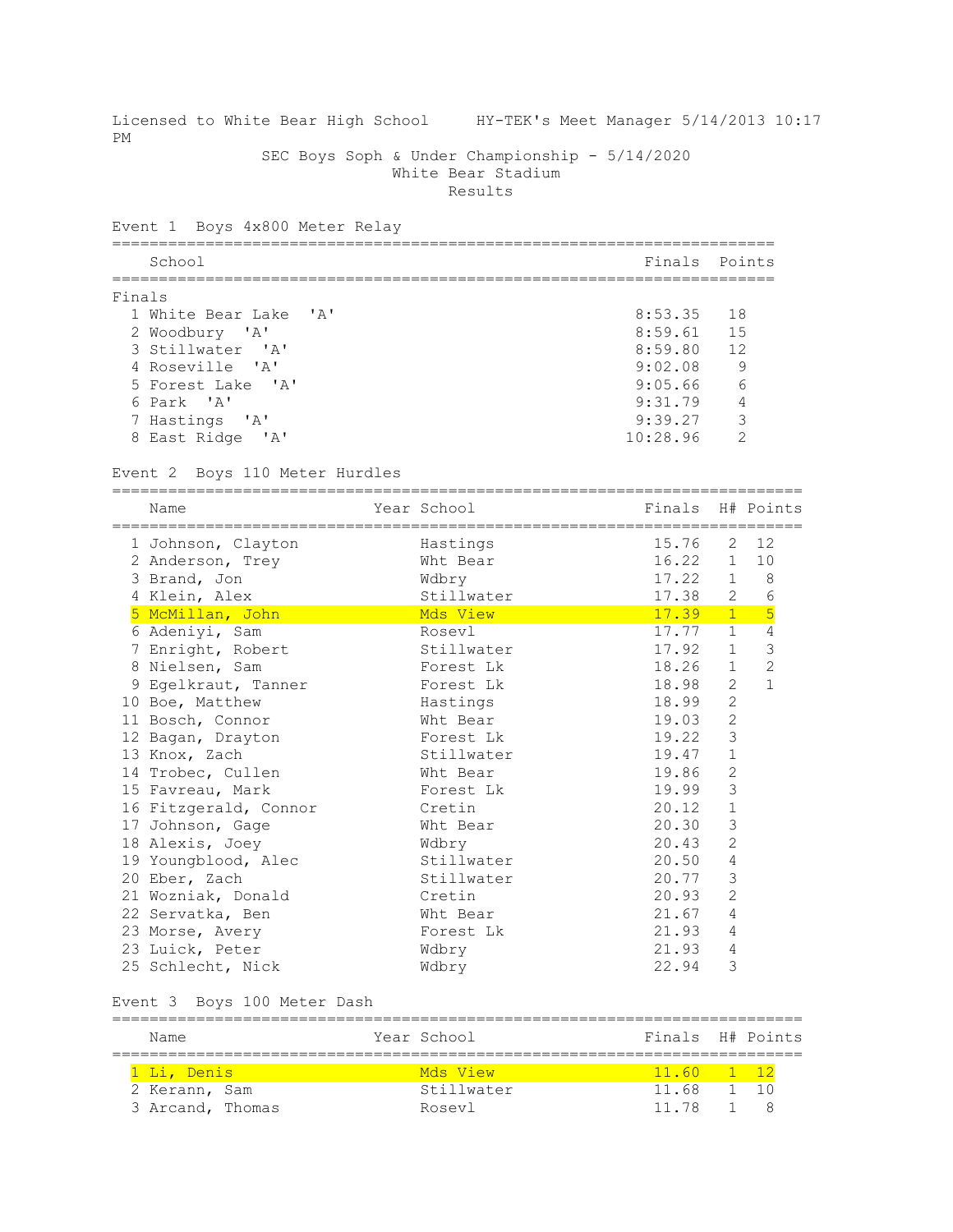| 4 Knazze, Joshua        | East Rdg   | 11.88 | 2                | 6              |
|-------------------------|------------|-------|------------------|----------------|
| 5 Thompson, Devante     | Stillwater | 12.00 | $\overline{2}$   | 5              |
| 6 Griffin, Michael      | Park       | 12.13 | $\overline{2}$   | $\overline{4}$ |
| 7 Cooper, Craig         | Park       | 12.22 | $\overline{4}$   | $\mathcal{S}$  |
| 8 Edwards, Derek        | Hastings   | 12.30 | $\mathbf{1}$     | 2              |
| 9 Massie, Teriq         | Cretin     | 12.32 | 3                | $\mathbf{1}$   |
| 10 Wanovich, Nick       | Stillwater | 12.39 | $\overline{4}$   |                |
| 11 Gorman, Caleb        | East Rdg   | 12.42 | 4                |                |
| 12 Sampedro, Brandon    | Stillwater | 12.43 | 5                |                |
| 13 Dudley, Colby        | East Rdg   | 12.46 | $\mathfrak{Z}$   |                |
| 14 Roomes, Mason        | Wdbry      | 12.48 | $1\,$            |                |
| 15 Stevens, Max         | Stillwater | 12.52 | $\sqrt{6}$       |                |
| 16 Bjorklund, Andrew    | Mds View   | 12.55 | $\overline{2}$   |                |
| 17 Mahonen, Ben         | Forest Lk  | 12.61 | $\overline{c}$   |                |
| 18 Roberts, Kennan      | Wdbry      | 12.65 | $6\,$            |                |
| 19 Ho, Ivan             | Rosevl     | 12.71 | $\mathbf 2$      |                |
| 20 Boykin, DiAndre      | Park       | 12.74 | $\mathfrak{Z}$   |                |
| 21 Greer, Brian         | Wht Bear   | 12.76 | $\mathfrak{Z}$   |                |
| 22 Vu, Alex             | Rosevl     | 12.77 | 4                |                |
| 22 Acesor, Mark         | Cretin     | 12.77 | $\mathbf 1$      |                |
| 24 Knazze, Caleb        | East Rdg   | 12.85 | $\mathfrak{Z}$   |                |
| 25 Girard, Nick         | Forest Lk  | 12.93 | $\mathbf 1$      |                |
|                         |            |       |                  |                |
| 26 Hujanen, Marcel      | Mds View   | 12.94 | $\overline{4}$   |                |
| 27 Greene, Calvin       | Park       | 12.96 | 5                |                |
| 28 Korlin-Downs, Austin | Stillwater | 13.03 | 5                |                |
| 29 Markert, Josh        | Stillwater | 13.14 | $\sqrt{6}$       |                |
| 30 Putz, Damar          | Hastings   | 13.18 | $\overline{2}$   |                |
| 31 Hong, Evan           | Wht Bear   | 13.19 | $\overline{4}$   |                |
| 32 Burt, Erik           | Wdbry      | 13.26 | $\mathbf{2}$     |                |
| 33 Agen, Payton         | Hastings   | 13.37 | $\mathsf 3$      |                |
| 34 Maw, Mitch           | Wht Bear   | 13.44 | $\mathbf 1$      |                |
| 35 Vang, Touphong       | Forest Lk  | 13.49 | 3                |                |
| 36 Arrigoni, Ryan       | Forest Lk  | 13.54 | 4                |                |
| 37 Wieczorek, Zachary   | Wdbry      | 13.57 | 4                |                |
| 38 Doffing, Zachary     | Hastings   | 13.63 | 5                |                |
| 39 Harned, Kyle         | Mds View   | 13.72 | $6 \overline{6}$ |                |
| 40 Kubitschek, Chad     | Forest Lk  | 13.90 | 5                |                |
| 41 Cincotta, Jon        | Mds View   | 14.10 | 5                |                |
| 42 Bleakly, Zach        | Wht Bear   | 14.26 | 6                |                |
| 43 Nelson, Nathan       | East Rdg   | 15.00 | 5                |                |
| 44 Heldman, Jack        | Forest Lk  | 15.01 | 5                |                |
| 45 Theodros, Sirak      | Wdbry      | 16.94 | $6\phantom{1}$   |                |
| -- Oduloje, Oreolawa    | Park       | DQ.   | 3                |                |

Event 4 Boys 4x200 Meter Relay

| School                                             | Finals H# Points |                  |                |
|----------------------------------------------------|------------------|------------------|----------------|
| 1 Hastings 'A'                                     | $1:35.92$ 2 18   |                  |                |
| 2 East Ridge 'A'                                   | $1:36.34$ 2 15   |                  |                |
| 3 White Bear Lake 'A'                              | $1:36.58$ 1 12   |                  |                |
| 4 Stillwater 'A'                                   | 1:36.59          | $\sqrt{1}$       | 9              |
| 5 Roseville 'A'                                    | 1:37.83          |                  | 16             |
| 6 Park 'A'                                         | 1:39.54          | $\overline{2}$   |                |
| 7 Mounds View 'A'                                  | 1:39.68          | $\blacksquare$ 1 | $\sqrt{3}$     |
| 8 Forest Lake 'A'                                  | 1:40.10          |                  | $\overline{2}$ |
| $^{\prime}$ $^{\prime}$ $^{\prime}$<br>-- Woodbury |                  | っ                |                |
|                                                    |                  |                  |                |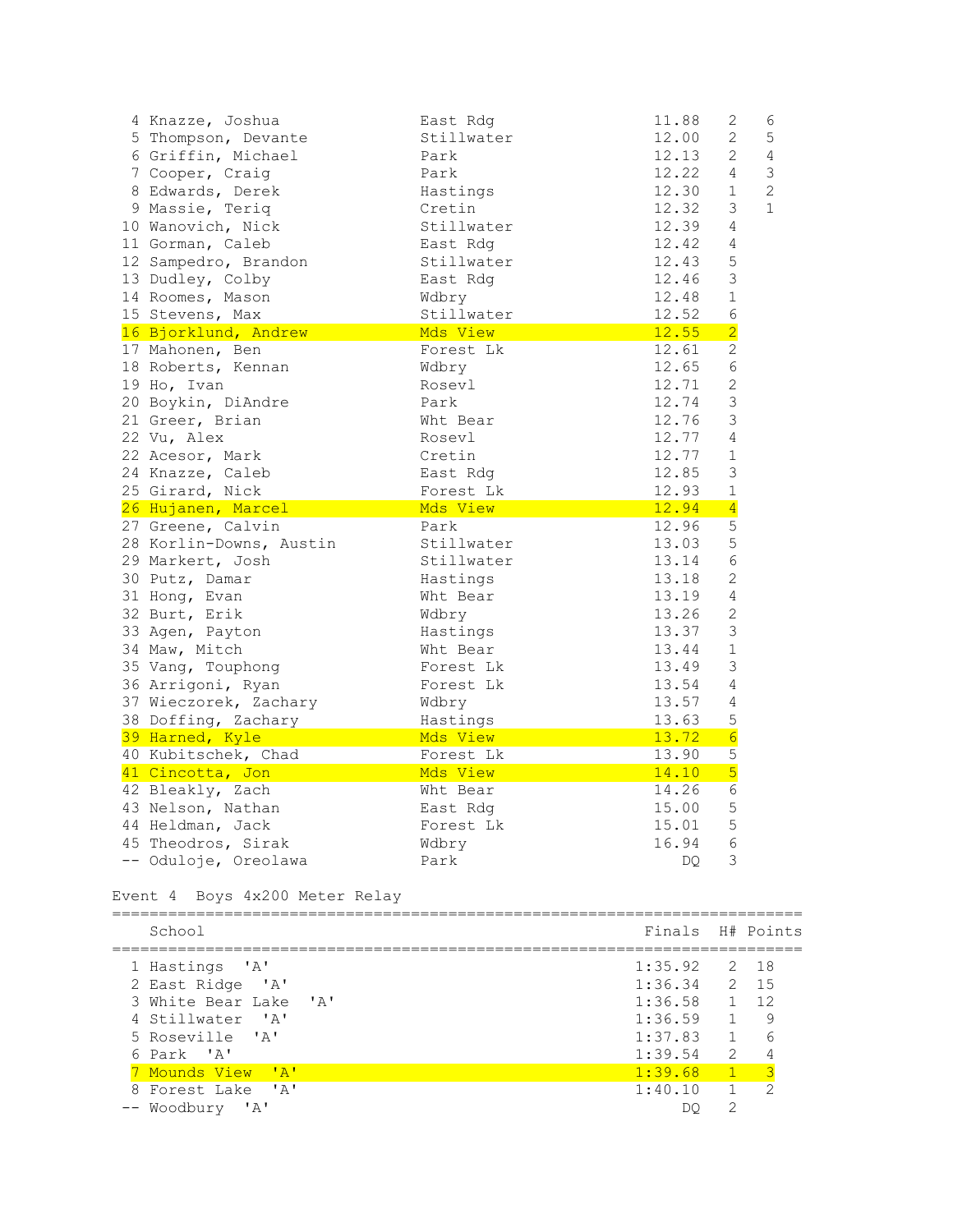Event 5 Boys 1600 Meter Run

| Name                           | Year School | Finals             | Points           |
|--------------------------------|-------------|--------------------|------------------|
| 1 Hesse-Withbroe, Bailey       | Stillwater  | 4:44.59            | 12               |
| 2 Shah, Garrett                | Wht Bear    | 4:48.26            | 10               |
| 3 McDonald, Devon              | Mds View    | 4:49.97            | $\overline{8}$   |
| 4 Kiley, Collin                | Rosevl      | 4:52.24            | 6                |
| 5 Finch, Sam                   | Forest Lk   | 4:53.89            | 5                |
| 6 Radebaugh, Sean              | Wht Bear    | 4:54.06            | $\sqrt{4}$       |
| 7 Floeder, Frank               | Mds View    | 4:59.38            | $\overline{3}$   |
| 8 Plasencia, Alex              | Mds View    | 5:04.36            | $\overline{2}$   |
| 9 Henning, Paul                | Wdbry       | 5:07.75            | $\mathbf{1}$     |
| 10 Herbert, Grant              | Mds View    | 5:09.13            |                  |
| 11 Allen, Dan                  | Wht Bear    | 5:09.33            |                  |
| 12 Parker, Owen                | Wht Bear    | 5:09.51            |                  |
| 13 Shumaker, Erik              | Wdbry       | 5:15.46            |                  |
| 14 Carpenter, Ben              | Mds View    | 5:16.25            |                  |
| 15 Close, Forrest              | Hastings    | 5:21.98            |                  |
| 16 Peterson, Andrew            | Stillwater  | 5:23.72            |                  |
| 17 Shimasaki, Haruhi           | Rosevl      | 5:23.86            |                  |
| 18 Henson, Henry               | Mds View    |                    |                  |
|                                |             | 5:24.34<br>5:27.16 |                  |
| 19 Heegard, Jason              | Stillwater  |                    |                  |
| 20 Wentworth, Sean             | Mds View    | 5:27.71            |                  |
| 21 Reiling, John               | Forest Lk   | 5:28.36            |                  |
| 22 Winger, Karsten             | Stillwater  | 5:31.20            |                  |
| 23 Haugen, Beau                | Stillwater  | 5:33.34            |                  |
| 24 Wild, Zachary               | Wdbry       | 5:36.49            |                  |
| 25 Wagerin, Josh               | Wdbry       | 5:37.72            |                  |
| 26 Flanders, Christian         | Hastings    | 5:40.62            |                  |
| 27 Oczak, Nic                  | Wht Bear    | 5:43.84            |                  |
| 28 Williamson, Josh            | Park        | 5:47.37            |                  |
| 29 Hansen, Ben                 | Stillwater  | 5:49.28            |                  |
| 30 Davis, Grant                | Wdbry       | 5:49.40            |                  |
| 31 Palo, Michael               | Forest Lk   | 5:51.72            |                  |
| 32 Seeb, Henry                 | Stillwater  | 5:51.89            |                  |
| 33 Phipps, Samuel              | East Rdg    | 5:52.34            |                  |
| 34 Marin, Carlos               | East Rdg    | 5:52.60            |                  |
| 35 Mohamed, Nasruden           | Rosevl      | 5:53.11            |                  |
| 36 McPherson, Jacob            | Rosevl      | 5:54.73            |                  |
| 37 Kennedy, Jake               | Stillwater  | 6:01.23            |                  |
| 38 Delgadillo, Ismael          | Wdbry       | 6:07.37            |                  |
| 39 Thompson, Rome              | Stillwater  | 6:10.17            |                  |
| 40 Moran, Matt                 | Park        | 6:19.22            |                  |
| 41 Horwath, Blake              | Stillwater  | 6:22.63            |                  |
| 42 McDonald, Joe               | Wdbry       | 6:26.95            |                  |
| 43 Dittman, Luke               | Stillwater  | 6:27.82            |                  |
| 44 Zeller, Alden               | Stillwater  | 6:30.09            |                  |
| 45 Breckheimer, Johnathon      | Stillwater  | 6:43.85            |                  |
| 46 Webb, Carson                | East Rdg    | 6:44.49            |                  |
| 47 Nuque, Jeremy               | Cretin      | 6:56.26            |                  |
| Event 6 Boys 4x100 Meter Relay |             |                    |                  |
| School                         |             |                    | Finals H# Points |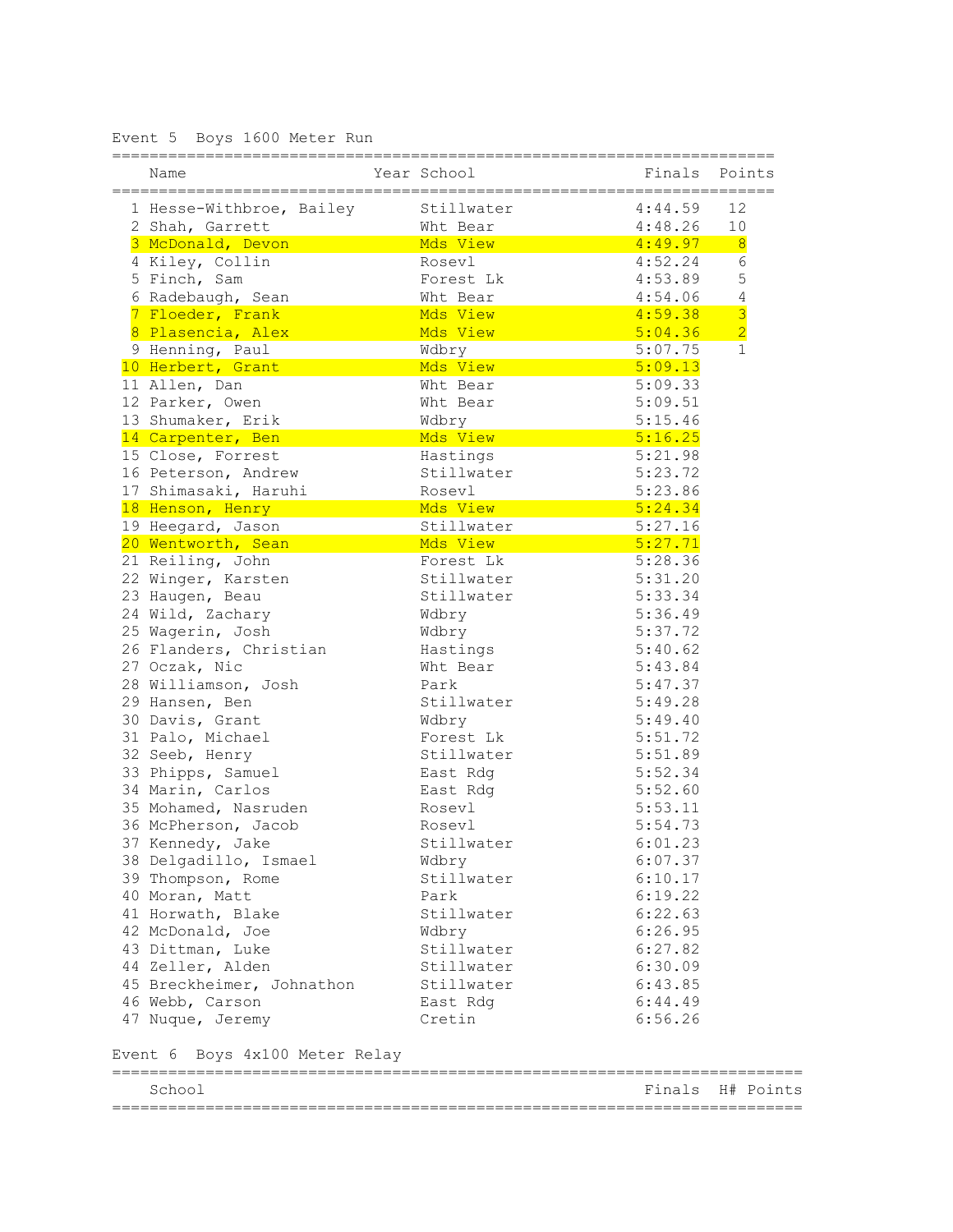| 1 Stillwater 'A'      | 45.68 | 1 18         |                         |
|-----------------------|-------|--------------|-------------------------|
| 2 Roseville 'A'       | 46.45 |              | 2 15                    |
| 3 Park 'A'            | 46.72 | 1 12         |                         |
| 4 White Bear Lake 'A' | 46.87 |              | 2 9                     |
| 5 Mounds View 'A'     | 47.05 | 2            | 6                       |
| 6 East Ridge 'A'      | 47.23 | $\mathbf{1}$ | 4                       |
| 7 Woodbury 'A'        | 47.63 | $\mathbf{1}$ | $\overline{\mathbf{3}}$ |
| 8 Forest Lake 'A'     | 47.95 | 2            | -2                      |
| 9 Hastings 'A'        | 51.91 |              |                         |
| -- Roseville 'B'      | NΤ    |              |                         |

### Event 7 Boys 400 Meter Dash

==========================================================================

| Name                                                   | Year School                    | Finals  |                | H# Points      |
|--------------------------------------------------------|--------------------------------|---------|----------------|----------------|
| =====================================<br>1 Omot, Opiew | ;=====================<br>Park | 54.50   | 1              | 12             |
| 2 Knazze, Caleb                                        | East Rdg                       | 56.24   | $\mathbf{1}$   | 10             |
| 3 Delaune, Grant                                       | Mds View                       | 56.27   | 1              | $-8$           |
| 4 VanBeusekom, Nate                                    | Mds View                       | 56.49   | 2 <sup>7</sup> | 6              |
| 5 Mondo, Marcus                                        | Wht Bear                       | 56.62 1 |                | 5              |
| 6 Brooks, Jason                                        | Rosevl                         | 56.81   | 3 <sup>7</sup> | $\overline{4}$ |
| 7 Arndt, Garrett                                       | Hastings                       | 57.27   | $\mathbf{2}$   | $\mathfrak{Z}$ |
| 8 Thiets, Jackson                                      | Stillwater                     | 57.80   | 1              | $\overline{2}$ |
| 9 Lindsey, Grant                                       | Park                           | 57.85   | 2              | $\mathbf{1}$   |
| 10 Figueroa, Bennett                                   | Rosevl                         | 57.99   | $\mathbf{1}$   |                |
| 11 Getting, Austin                                     | Hastings                       | 58.27   | $\mathbf{1}$   |                |
| 12 Nahkala, Brady                                      | Stillwater                     | 58.62   | 3              |                |
| 13 Kemper, Jack                                        | Cretin                         | 59.17   | 4              |                |
| 14 Maw, Mitch                                          | Wht Bear                       | 59.22   | 2              |                |
| 15 Vague, Grant                                        | Wdbry                          | 59.37   | $\mathcal{S}$  |                |
| 16 Christensen, Sam                                    | East Rdg                       | 59.71   | 2              |                |
| 17 Morse, Gavin                                        | Forest Lk                      | 1:00.54 | $\overline{4}$ |                |
| 18 Hanslip, Joshua                                     | East Rdg                       | 1:00.70 | 3              |                |
| 19 McNamara, Tommy                                     | Hastings                       | 1:01.76 | 4              |                |
| 19 Nunn, Caleb                                         | East Rdq                       | 1:01.76 | $\overline{4}$ |                |
| 21 Summer, Andrew                                      | Wht Bear                       | 1:01.95 | 3              |                |
| 22 Baker, Justin                                       | Wht Bear                       | 1:02.40 | 3              |                |
| 23 Willard, Alex                                       | Forest Lk                      | 1:02.86 | $\overline{2}$ |                |
| 24 Delgadillo, Ismael                                  | Wdbry                          | 1:03.79 | $\overline{2}$ |                |
| 25 Adams, Austin                                       | Wht Bear                       | 1:04.03 | 4              |                |
| 26 Varani, Alex                                        | Forest Lk                      | 1:04.88 | $\mathbf{1}$   |                |
| 27 Heldman, Jack                                       | Forest Lk                      | 1:08.07 | $\overline{4}$ |                |
| 28 Favreau, Mark                                       | Forest Lk                      | 1:10.09 | 3              |                |
| 29 Bahkta, Tejas                                       | Park                           | 1:33.01 | $\overline{2}$ |                |

Event 8 Boys 300 Meter Hurdles

| Name               | Year School | Finals H# Points |                |                         |
|--------------------|-------------|------------------|----------------|-------------------------|
| 1 Johnson, Clayton | Hastings    | 41.79            |                | $1 \t12$                |
| 2 Anderson, Trey   | Wht Bear    | 41.91 1 10       |                |                         |
| 3 Klein, Alex      | Stillwater  | 42.89            | 2              | - 8                     |
| 4 Enright, Robert  | Stillwater  | 42.94            | $\overline{1}$ | 6                       |
| 5 Adenivi, Sam     | Rosev]      | 45.83            |                | 2 5                     |
| 6 Knox, Zach       | Stillwater  | 45.84            |                | $3 \t 4$                |
| 7 Ijomah, Noah     | Park        | 46.26            | $\overline{1}$ | $\overline{\mathbf{3}}$ |
| 8 Nielsen, Sam     | Forest Lk   | 46.46            |                | ◠                       |
|                    |             |                  |                |                         |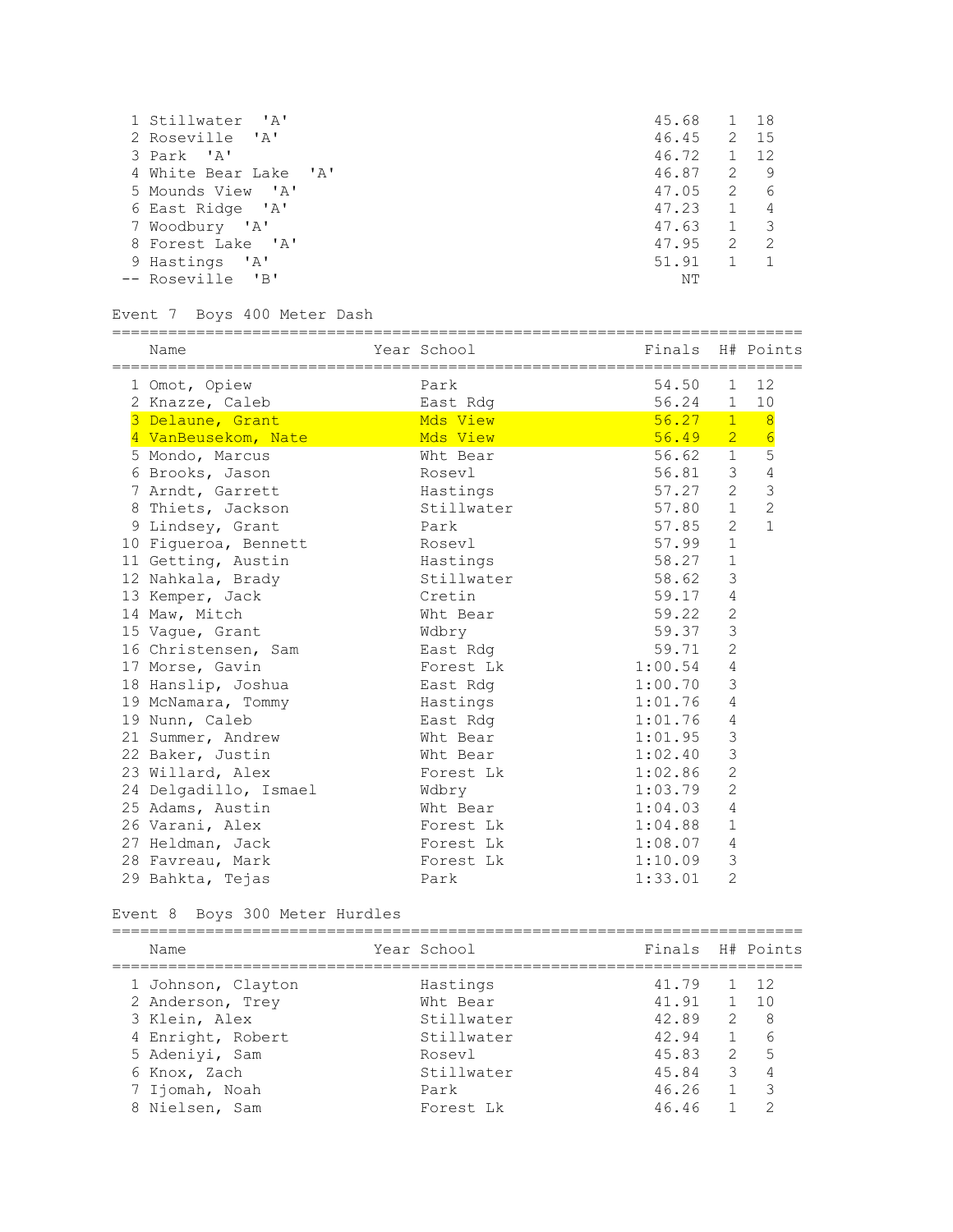| 9 McMillan, John      | Mds View   | 46.56 | $\boxed{1}$<br>$\overline{2}$ |
|-----------------------|------------|-------|-------------------------------|
| 10 Berube, Ethan      | Park       | 47.70 | 3                             |
| 11 Youngblood, Alec   | Stillwater | 47.77 | 4                             |
| 12 Fitzgerald, Connor | Cretin     | 47.88 | $\mathbf{1}$                  |
| 13 Boe, Matthew       | Hastings   | 48.06 | 2                             |
| 14 Bagan, Drayton     | Forest Lk  | 48.34 | 3                             |
| 15 Tolkinen, Ryan     | Park       | 48.43 | 2                             |
| 16 Egelkraut, Tanner  | Forest Lk  | 48.63 | 2                             |
| 17 Wozniak, Donald    | Cretin     | 48.71 | 2                             |
| 18 Eber, Zach         | Stillwater | 49.66 | 4                             |
| 19 Mikel, Keith       | Hastings   | 49.76 | 4                             |
| 20 Johnson, Gage      | Wht Bear   | 49.96 | 2                             |
| 21 Trobec, Cullen     | Wht Bear   | 50.11 | 4                             |
| 22 Wagner, Kelby      | Forest Lk  | 50.21 | 4                             |
| 23 Luick, Peter       | Wdbry      | 50.55 | $\mathbf 1$                   |
| 24 Howlett, Billy     | Mds View   | 51.15 | $\frac{3}{3}$                 |
| 25 Servatka, Ben      | Wht Bear   | 51.51 |                               |
| 26 Wiste, Jeremy      | Mds View   | 51.52 | $\overline{3}$                |
| 27 Schlecht, Nick     | Wdbry      | 52.76 | 3                             |
| 28 Morse, Avery       | Forest Lk  | 54.31 | 4                             |

## Event 9 Boys 800 Meter Run

=======================================================================

| Name                     | Year School | Finals  | Points         |
|--------------------------|-------------|---------|----------------|
| 1 Krahn, Eli             | Stillwater  | 2:01.92 | 12             |
| 2 Burback, Allen-Michael | Stillwater  | 2:13.25 | 10             |
| 3 Gores, Jonathan        | Cretin      | 2:14.22 | 8              |
| 4 Percival, Alex         | Stillwater  | 2:14.82 | 6              |
| 5 Long, Davis            | Forest Lk   | 2:15.78 | 5              |
| 6 O'Malley, Hootie       | Stillwater  | 2:15.81 | $\overline{4}$ |
| 7 Wareham, Nick          | Wdbry       | 2:16.43 | $\mathfrak{Z}$ |
| 8 Finch, Sam             | Forest Lk   | 2:16.67 | $\overline{2}$ |
| 9 Schugel, Jack          | Rosevl      | 2:16.80 | $\mathbf{1}$   |
| 10 Graham, Tyler         | Rosevl      | 2:16.87 |                |
| 11 Blom, Jeff            | Wht Bear    | 2:17.75 |                |
| 12 Tillery, Briar        | Park        | 2:18.69 |                |
| 13 Rockford, Tim         | Wht Bear    | 2:18.80 |                |
| 14 Clayton, Mitchell     | Forest Lk   | 2:19.05 |                |
| 15 Bredahl, Cole         | Cretin      | 2:20.12 |                |
| 16 Zastrow, William      | Cretin      | 2:20.26 |                |
| 17 Harris, Phillip       | East Rdg    | 2:21.78 |                |
| 18 Schilling, Riley      | Forest Lk   | 2:22.23 |                |
| 19 Joohnson, Daniel      | Cretin      | 2:22.60 |                |
| 20 Moore, Jeff           | Wht Bear    | 2:23.00 |                |
| 21 Chiodo, Devon         | Rosevl      | 2:24.59 |                |
| 22 Wright, Oren          | Wht Bear    | 2:26.55 |                |
| 23 Ylitalo, Max          | Stillwater  | 2:27.02 |                |
| 24 Yuan, Josh            | Mds View    | 2:27.82 |                |
| 25 Lundquist, Charlie    | East Rdg    | 2:27.90 |                |
| 26 Mcleod, Max           | Wht Bear    | 2:28.58 |                |
| 27 Tank, Joshua          | Hastings    | 2:29.33 |                |
| 28 Kilsdonk, Mike        | Park        | 2:30.32 |                |
| 29 Reiling, John         | Forest Lk   | 2:36.14 |                |
| 30 Johnson, Levi         | Mds View    | 2:37.12 |                |
| 31 Johnson, Nick         | Hastings    | 2:37.66 |                |
| 32 Flanders, Christian   | Hastings    | 2:44.54 |                |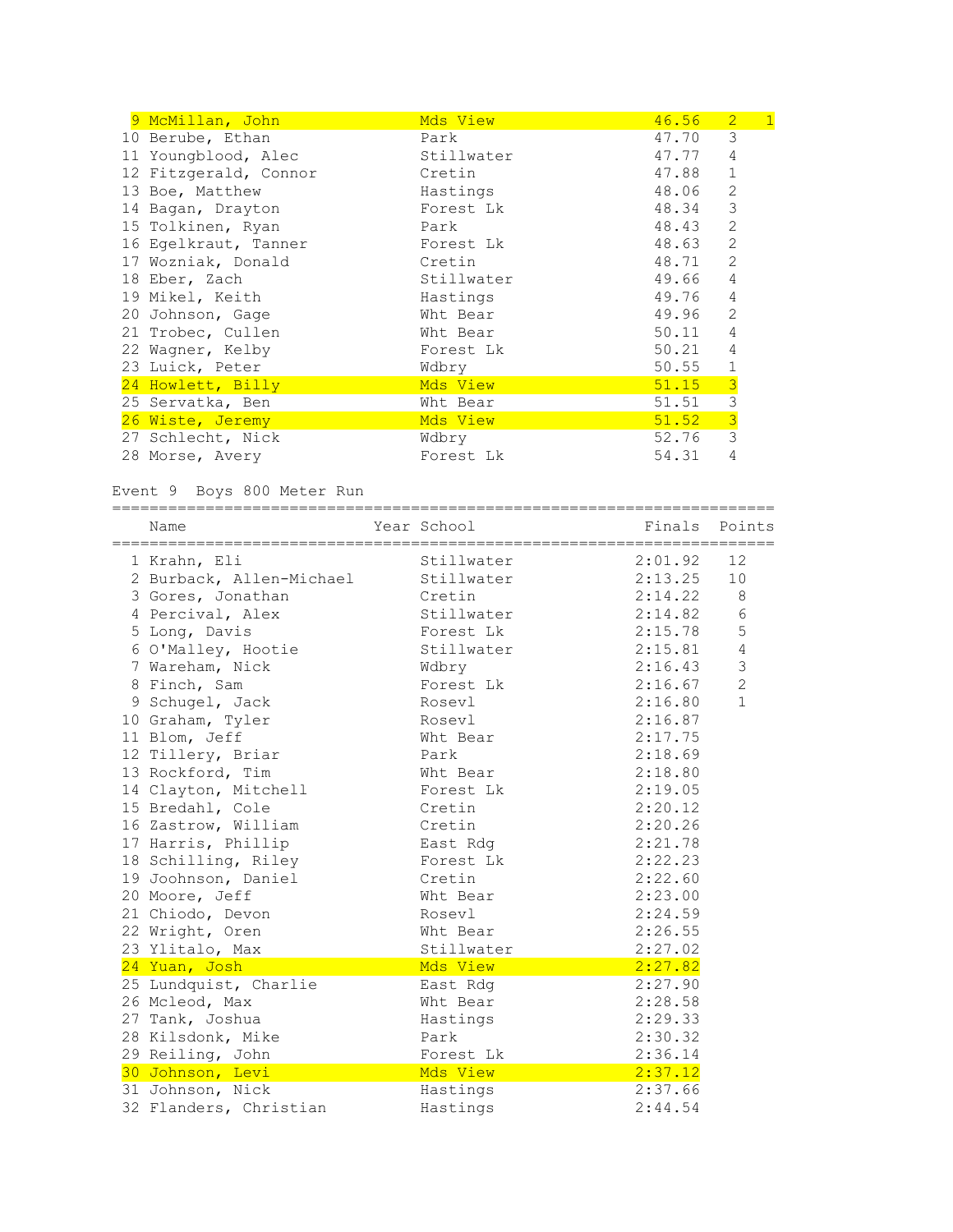| 33 Davis, Grant        | Wdbry    | 2:49.38 |
|------------------------|----------|---------|
| 34 Webb, Carson        | East Rdg | 2:55.48 |
| 35 Rosemark, Patrick   | Cretin   | 3:08.02 |
| 36 Vanderhoff, Brandon | East Rdg | 3:19.27 |

Event 10 Boys 200 Meter Dash

| Name                                     | Year School | Finals  |                | H# Points      |
|------------------------------------------|-------------|---------|----------------|----------------|
| 1 Li, Denis                              | Mds View    | 22.90   | $\overline{2}$ | 12             |
| 2 Arcand, Thomas                         | Rosevl      | 23.15   | 1              | 10             |
| 3 DeGroot, Michael                       | Mds View    | 23.62   | $\overline{4}$ | $\overline{8}$ |
| 4 Barcroft, Cole                         | Forest Lk   | 23.81   | $\mathbf{1}$   | 6              |
| 5 Randazzo, John                         | Stillwater  | 23.84   | $\overline{2}$ | 5              |
| 6 Balagot, Jeremy                        | East Rdg    | 24.01   | $\mathbf{1}$   | $\sqrt{4}$     |
| 7 Tulloch, Brandyn                       | Park        | 24.04   | $\mathbf{1}$   | $\mathsf 3$    |
| 8 Schwartz, Nick                         | Mds View    | 24.12   | $\overline{3}$ | $\overline{2}$ |
| 9 Kistow, Cory                           | East Rdg    | 24.19   | 5              | $\mathbf{1}$   |
| 10 Donker, Mark                          | Wht Bear    | 24.22   | 3              |                |
| 11 Zastrow, Jake                         | Mds View    | 24.33   | 5              |                |
| 12 Sampedro, Brandon                     | Stillwater  | 24.40   | $\overline{3}$ |                |
| 13 Ho, Ivan                              | Rosevl      | 24.54   | $\overline{2}$ |                |
| 14 Griffin, Michael                      | Park        | 24.55   | 3              |                |
| 14 Kanipes, Kyle                         | Wht Bear    | 24.55   | 3              |                |
| 16 Irwin, Dakota                         | Wht Bear    | 24.60   | $\mathbf{1}$   |                |
| 17 Edwards, Derek                        | Hastings    | 25.04   | $\mathbf{1}$   |                |
| 18 Jackomino, Alex                       | Forest Lk   | 25.05   | $\mathbf{2}$   |                |
| 19 Korlin-Downs, Austin                  | Stillwater  | 25.50   | 3              |                |
| 20 Dokken, Jackson                       | Hastings    | 25.59   | $\overline{c}$ |                |
| 21 Maw, Mitch                            | Wht. Bear   | 25.78   | 5              |                |
| 22 Vu, Alex                              | Rosevl      | 25.83   | 4              |                |
| 23 Acesor, Mark                          | Cretin      | 26.21   | $\mathbf{1}$   |                |
| 24 Massie, Teriq                         | Cretin      | 26.23   | $\overline{c}$ |                |
| 25 Greene, Calvin                        | Park        | 26.69   | $\overline{4}$ |                |
| 26 Kampa, Jon                            | Hastings    | 26.75   | 3              |                |
| 27 Burt, Erik                            | Wdbry       | 26.89   | $\mathbf{2}$   |                |
| 28 Wieczorek, Zachary                    | Wdbry       | 27.04   | $\mathbf 1$    |                |
| 29 Doffing, Zachary                      | Hastings    | 27.16   | 5              |                |
| 30 Arrigoni, Ryan                        | Forest Lk   | 27.63   | 4              |                |
| 31 Vangsness, Mitchell                   | East Rdg    | 27.86   | $\overline{2}$ |                |
| 32 Mathew, Nick                          | East Rdg    | 27.87   | 3              |                |
| 33 Theodros, Sirak                       | Wdbry       | 35.69   | 4              |                |
| Event 11<br>Boys 3200 Meter Run Shotened |             |         |                |                |
| Name                                     | Year School | Finals  |                | Points         |
| 1 Thiele, Alex                           | Wht Bear    | 4:57.26 | 12             |                |
| 2 Benitez, Fernando                      | Wht Bear    | 4:59.57 | 10             |                |
| 3 Solberg, Pedro                         | Wht Bear    | 5:02.18 |                | $\,8\,$        |
| 4 Hipp, Leo                              | Forest Lk   | 5:02.99 |                | $\epsilon$     |
| 5 Adamsson, Hans                         | Mds View    | 5:08.04 |                | $\overline{5}$ |
| 6 Babcock, Tommy                         | Forest Lk   | 5:08.09 |                | 4              |

 7 Olson, Taylor Forest Lk 5:08.92 3 8 Gundmunson, Kyle Hastings 5:18.83 2

9 Ericson, Matt Mds View 5:30.76 1

10 Buckeye, Beau Wdbry 5:47.46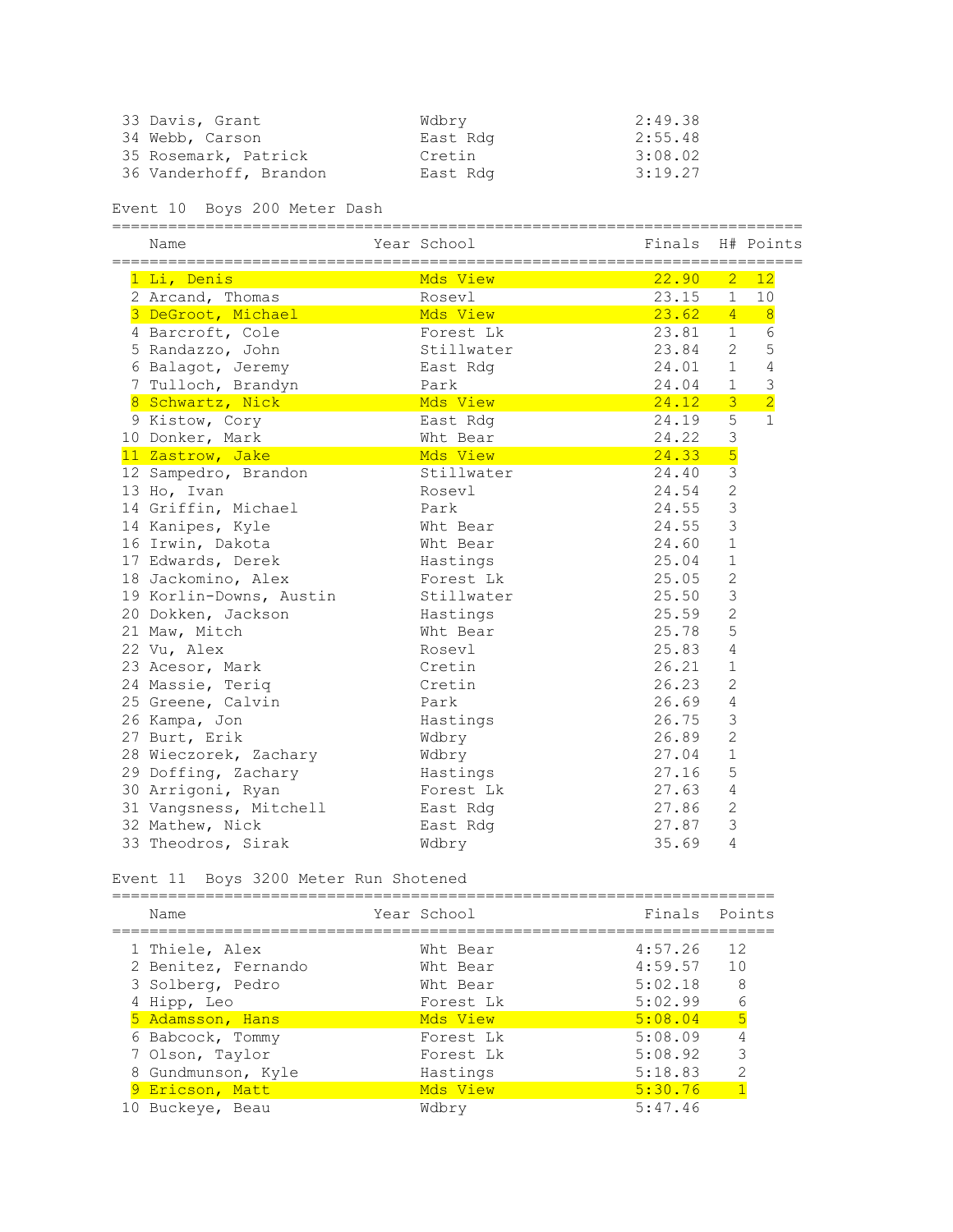Event 12 Boys 4x400 Meter Relay ========================================================================== School Finals H# Points ========================================================================== 1 Forest Lake 'A' 3:42.55 1 18 2 Mounds View 'A' 3:45.51 1 15 3 Stillwater 'A' 3:46.25 2 12 4 White Bear Lake 'A' 3:46.86 1 9 5 Woodbury 'A' 6 Hastings 'A' 3:55.66 2 4 7 Roseville 'A' 3:56.53 1 3 8 Cretin-Derham Hall 'A' 4:01.94 1 2 9 East Ridge 'A' 4:04.03 2 1 Event 13 Boys High Jump ======================================================================= Name The Year School Team Points Points ======================================================================= 1 Hale, Isaac Stillwater 6-05.00 12 1 naie, Isaac<br>2 Zeidler, Payton Forest Lk 6-02.00 10 1 Hale, Isaac<br>
2 Zeidler, Payton Forest Lk 6-02.00 10<br>
3 Anderson, Trey Wht Bear 5-10.00 8<br>
4 Griffin, Michael Park 5-06.00 6<br>
5 Barcroft, Cole Forest Lk 55-06.00 5 4 Griffin, Michael Park 5-06.00 6 5 Barcroft, Cole Forest Lk J5-06.00 5 6 Bayne, Austen Hastings 5-03.00 2 6 Adeniyi, Sam Rosevl 5-03.00 2 6 Getting, Austin Hastings 5-03.00 2 6 Enright, Robert Stillwater 5-03.00 2 6 Jackomino, Alex Forest Lk 5-03.00 2 10 Minnick, Mason Hastings J5-03.00 10 Olson, Jacob Wht Bear J5-03.00 13 Bagan, Drayton Forest Lk 5-00.00 13 Dokken, Jackson Hastings 5-00.00 13 Fitzgerald, Connor Cretin 5-00.00 13 Hehr, Allan Stillwater 5-00.00 13 Henr, Allan<br>13 Winger, Karsten Stillwater 5-00.00<br>13 Winger, Karsten Stillwater 5-00.00 13 Classen, Braden Stillwater 5-00.00<br>
13 Classen, Braden Stillwater 5-00.00<br>
13 Oduloje, Oreolawa Park 5-00.00 13 Chassen, Drugon<br>13 Oduloje, Oreolawa Park 5-00.00 13 Pedro, Josh Wht Bear 5-00.00 -- Gordy, David **Forest Lk** Forest Lk -- Perez, Angel Wht Bear NH -- Vu, Alex Rosevl NH -- Johnson, Mark Moscow Moscow Moscow Moscow MH

Event 14 Boys Pole Vault

| Name                | Year School |              | Finals Points  |
|---------------------|-------------|--------------|----------------|
| 1 Eason, Colin      | Stillwater  | $11 - 00.00$ | 12             |
| 2 Cousineau, Braden | Stillwater  | $10 - 06.00$ | 10             |
| 3 Jackomino, Alex   | Forest Lk   | $10 - 00.00$ | 8              |
| 4 Tompkins, Spencer | Stillwater  | $9 - 06.00$  | 5.50           |
| 4 Perez, Angel      | Wht Bear    | $9 - 06.00$  | 5.50           |
| 6 Enright, Robert   | Stillwater  | $J9 - 06.00$ | $\overline{4}$ |
| 7 Tyler, Jack       | Wht Bear    | $J9 - 06.00$ | 3              |
| 8 Eqqers, Joseph    | Mds View    | $9 - 00.00$  | 1.50           |
| 8 Pedro, Josh       | Wht Bear    | $9 - 00.00$  | 1.50           |
|                     |             |              |                |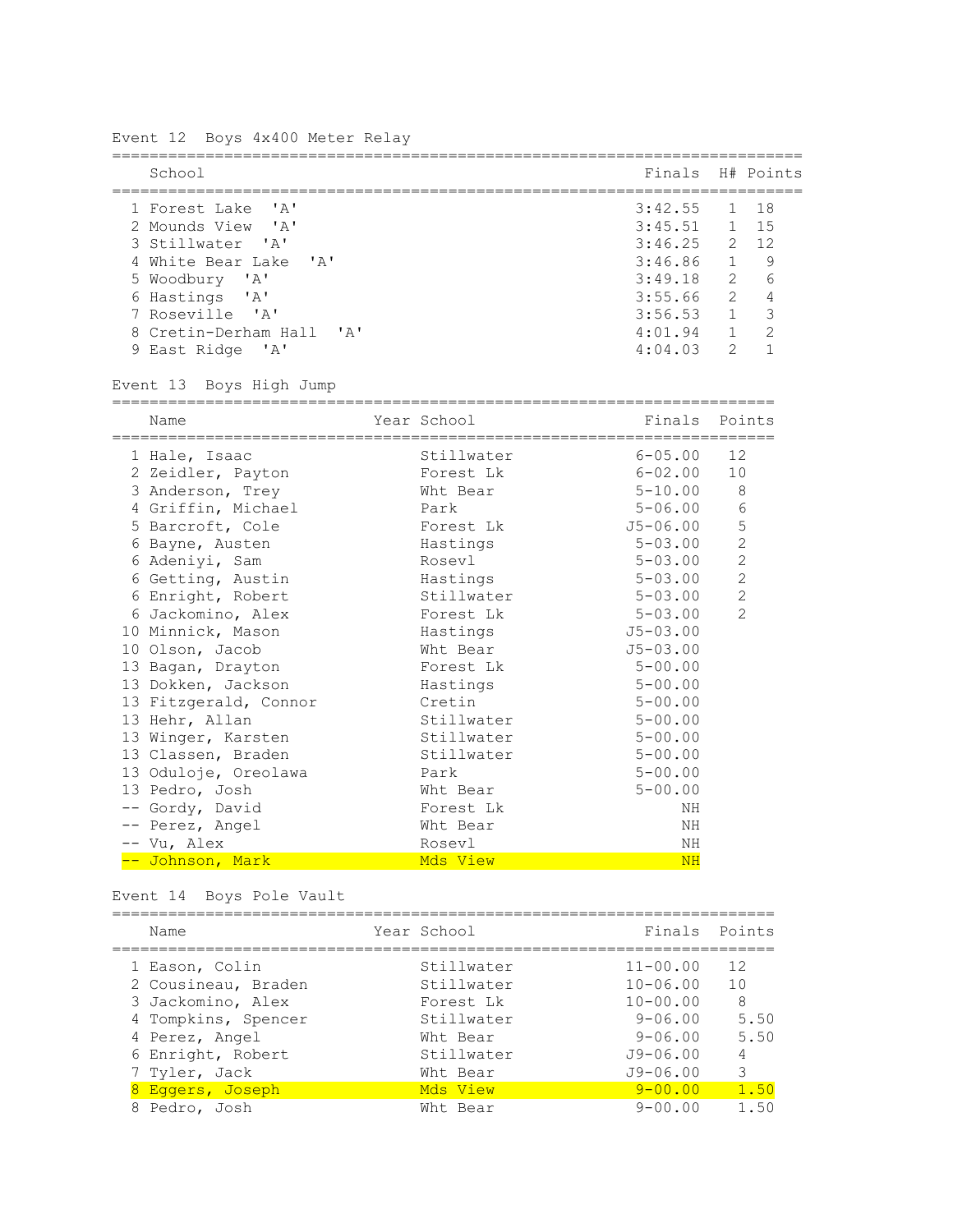| 10 Knapp, Alex        | Stillwater | $J9 - 00.00$ |
|-----------------------|------------|--------------|
| 11 Varani, Alex       | Forest Lk  | $8 - 00.00$  |
| 11 Edwards, Paul      | Forest Lk  | $8 - 00.00$  |
| 11 Oliver, Hayden     | Mds View   | $8 - 00.00$  |
| 11 Schill, Jonah      | Hastings   | $8 - 00.00$  |
| 15 Crist, Daniel      | Mds View   | $J8 - 00.00$ |
| 15 Fairchild, Tristan | Mds View   | $J8 - 00.00$ |
| -- Ijomah, Noah       | Park       | NΗ           |
| -- Green, Sam         | Rosevl     | ΝH           |
| -- Patterson, Nathan  | Forest Lk  | ΝH           |
| -- Jauhola, Mitchell  | Rosevl     | ΝH           |
| -- McPherson, Mark    | Rosevl     | ΝH           |
| -- Hudoba, Henry      | Forest Lk  | NH           |

### Event 15 Boys Long Jump

| Name                  | Year School | Finals        | Points          |
|-----------------------|-------------|---------------|-----------------|
| 1 Li, Denis           | Mds View    | $20 - 04.00$  | 12              |
| 2 Roomes, Mason       | Wdbry       | $19 - 07.25$  | 10              |
| 3 Johnson, Matt       | Wdbry       | $19 - 03.00$  | $\,8\,$         |
| 4 Zastrow, Jake       | Mds View    | $19 - 01.50$  | $6\overline{6}$ |
| 5 Klein, Alex         | Stillwater  | $18 - 03.00$  | 5               |
| 6 Tulloch, Brandyn    | Park        | $18 - 00.75$  | $\sqrt{4}$      |
| 7 Adamle, Tony        | Cretin      | $17 - 11.25$  | 3               |
| 8 Ho, Ivan            | Rosevl      | $17 - 10.50$  | $\overline{2}$  |
| 9 Roberts, Kennan     | Wdbry       | $J17 - 10.50$ | $\mathbf{1}$    |
| 10 Perez, Angel       | Wht Bear    | $17 - 10.00$  |                 |
| 11 Arcand, Thomas     | Rosevl      | $17 - 09.25$  |                 |
| 12 Knazze, Joshua     | East Rdg    | $17 - 09.00$  |                 |
| 13 Irwin, Dakota      | Wht Bear    | $17 - 08.50$  |                 |
| 14 Delaune, Grant     | Mds View    | $17 - 01.00$  |                 |
| 15 Pedro, Josh        | Wht Bear    | $16 - 11.75$  |                 |
| 16 Nahkala, Brady     | Stillwater  | $16 - 09.00$  |                 |
| 17 Langenbach, Austin | Wht Bear    | $16 - 08.00$  |                 |
| 17 Dykes, Devin       | Rosevl      | $16 - 08.00$  |                 |
| 19 Fitzgerald, Connor | Cretin      | $16 - 05.50$  |                 |
| 20 Gorman, Caleb      | East Rdg    | $16 - 05.25$  |                 |
| 21 Jorgenson, Spencer | Hastings    | $16 - 04.50$  |                 |
| 22 Thiets, Jackson    | Stillwater  | $16 - 03.25$  |                 |
| 22 VanBeusekom, Nate  | Mds View    | $16 - 03.25$  |                 |
| 24 Randazzo, John     | Stillwater  | $16 - 01.50$  |                 |
| 24 Bjorklund, Andrew  | Mds View    | $16 - 01.50$  |                 |
| 26 Johnson, Gage      | Wht Bear    | $15 - 11.50$  |                 |
| 27 Alexis, Joey       | Wdbry       | $15 - 07.50$  |                 |
| 28 Favreau, Mark      | Forest Lk   | $15 - 05.00$  |                 |
| 29 Mahonen, Ben       | Forest Lk   | $15 - 03.00$  |                 |
| 30 Oduloje, Oreolawa  | Park        | $15 - 02.75$  |                 |
| 31 Boykin, DiAndre    | Park        | $15 - 02.00$  |                 |
| 32 Minners, Taylor    | Park        | $14 - 09.00$  |                 |
| 33 Dokken, Jackson    | Hastings    | $14 - 08.00$  |                 |
| 34 Farmer, John       | Rosevl      | $13 - 08.25$  |                 |
| 35 Bayne, Austen      | Hastings    | $13 - 07.25$  |                 |
| 36 Sanderson, Logan   | Hastings    | $12 - 11.00$  |                 |
| 37 Johnston, Richard  | Forest Lk   | $12 - 03.25$  |                 |
| 38 Vang, Touphong     | Forest Lk   | $11 - 10.00$  |                 |
| 39 Theodros, Sirak    | Wdbry       | $10 - 04.25$  |                 |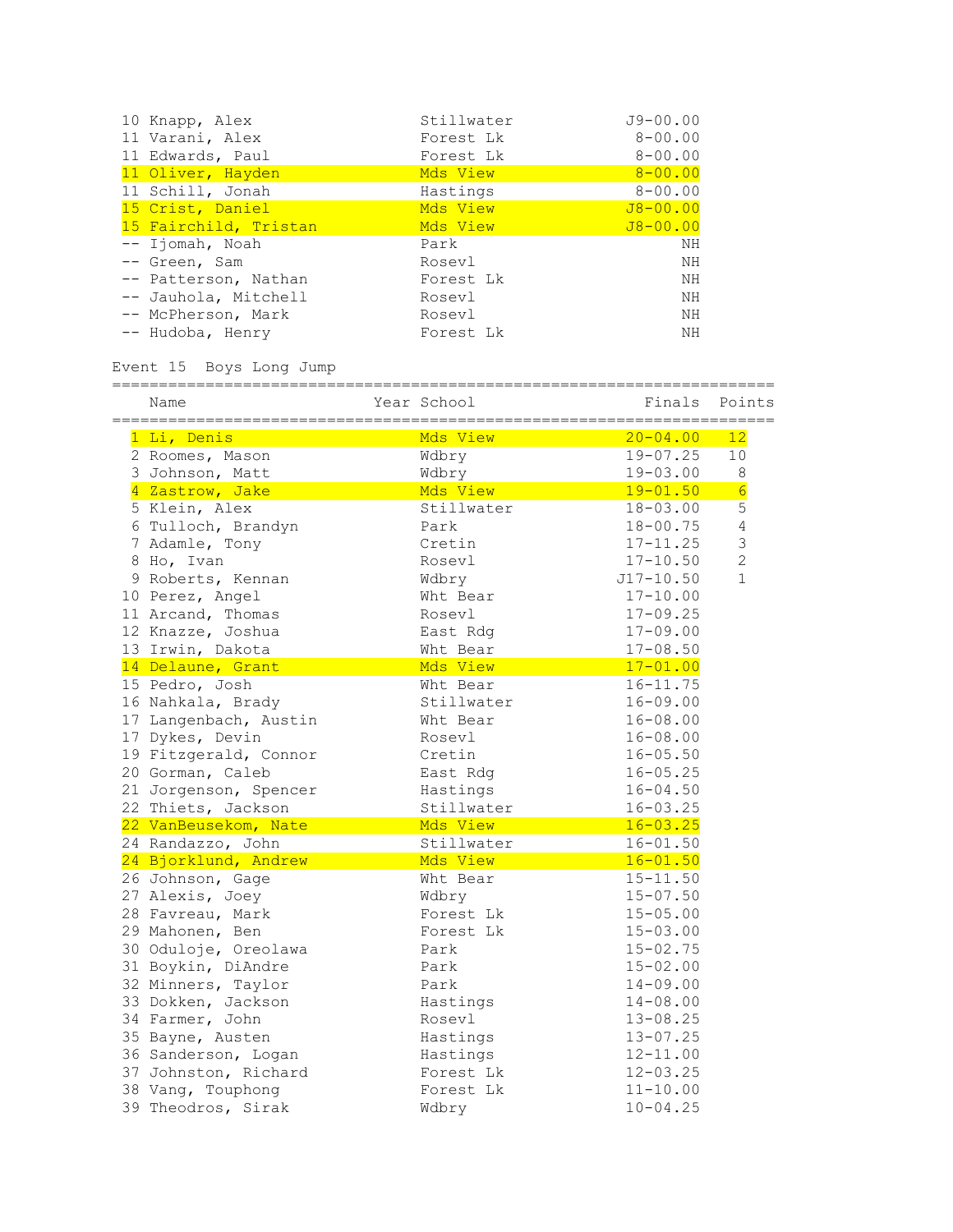-- Wanovich, Nick Stillwater ND

Event 16 Boys Triple Jump

| Name<br>==================================== | Year School<br>======================= | Finals<br>—————— | Points         |
|----------------------------------------------|----------------------------------------|------------------|----------------|
| 1 Hale, Isaac                                | Stillwater                             | $47 - 08.00$     | 12             |
| 2 Li, Denis                                  | Mds View                               | $41 - 00.00$     | 10             |
| 3 Adamle, Tony                               | Cretin                                 | $40 - 02.00$     | 8              |
| 4 Tulloch, Brandyn                           | Park                                   | $39 - 05.00$     | $\sqrt{6}$     |
| 5 Anderson, Trey                             | Wht Bear                               | $39 - 01.00$     | 5              |
| 6 Langenbach, Austin                         | Wht Bear                               | $38 - 09.00$     | $\sqrt{4}$     |
| 7 Balagot, Jeremy                            | East Rdg                               | $38 - 07.00$     | $\mathcal{S}$  |
| 8 Mahonen, Ben                               | Forest Lk                              | $37 - 07.00$     | $\overline{2}$ |
| 9 Bjorklund, Andrew                          | Mds View                               | $37 - 04.00$     | $\overline{1}$ |
| 10 Roberts, Kennan                           | Wdbry                                  | $36 - 09.00$     |                |
| 11 Ijomah, Noah                              | Park                                   | $36 - 07.00$     |                |
| 12 Johnson, Clayton                          | Hastings                               | $36 - 06.00$     |                |
| 13 Getting, Austin                           | Hastings                               | $35 - 04.00$     |                |
| 14 Wanovich, Nick                            | Stillwater                             | $35 - 00.00$     |                |
| 15 Christensen, Sam                          | East Rdg                               | $34 - 07.00$     |                |
| 16 Howlett, Billy                            | Mds View                               | $34 - 01.00$     |                |
| 17 Delaune, Grant                            | Mds View                               | $33 - 10.00$     |                |
| 18 Suedbeck, ?                               | Wht Bear                               | $33 - 05.00$     |                |
| 19 Carlson, Tristen                          | Hastings                               | $33 - 04.00$     |                |
| 20 Wieczorek, Zachary                        | Wdbry                                  | $33 - 00.00$     |                |
| 20 Nielsen, Sam                              | Forest Lk                              | $33 - 00.00$     |                |
| 22 Poncelet, Alex                            | Hastings                               | $32 - 06.00$     |                |
| 23 Knox, Zach                                | Stillwater                             | $32 - 02.00$     |                |
| 24 Brooks, Jason                             | Rosevl                                 | $32 - 00.00$     |                |
| 25 Mikel, Keith                              | Hastings                               | $30 - 11.00$     |                |
| 26 Heldman, Jack                             | Forest Lk                              | $30 - 10.00$     |                |
| 27 Johnston, Richard                         | Forest Lk                              | $27 - 09.00$     |                |
| -- Klein, Alex                               | Stillwater                             | <b>ND</b>        |                |
| -- Varani, Alex                              | Forest Lk                              | <b>ND</b>        |                |
| -- Taylor, Quincy                            | Cretin                                 | ND               |                |

# Event 17 Boys Discus Throw

======================================================================= Name Year School Finals Points

| 1 Perron, Easton  | Wht Bear   | $127 - 09$ | 12             |
|-------------------|------------|------------|----------------|
| 2 Dimler, Aaron   | Rosevl     | $117 - 05$ | 10             |
| 3 Burbank, Hunter | Park       | $116 - 06$ | - 8            |
| 4 Ewert, Gunnar   | Forest Lk  | $109 - 11$ | 5.50           |
| 4 Edwards, Mason  | Wht Bear   | $109 - 11$ | 5.50           |
| 6 Hubbs, Connor   | Wht Bear   | $108 - 05$ | 4              |
| 7 Johnson, Nick   | Stillwater | $107 - 11$ | 3              |
| 8 Bradley, Chris  | Stillwater | $107 - 07$ | 2              |
| 9 Wong, Matt      | Mds View   | $107 - 04$ | $\overline{1}$ |
| 10 Poncelet, Alex | Hastings   | $103 - 11$ |                |
| 11 King, Kyle     | Hastings   | $102 - 00$ |                |
| 12 Zinter, Jim    | Wht Bear   | $97 - 01$  |                |
| 13 Larson, Alec   | Stillwater | $96 - 11$  |                |
| 14 Klotz, Tommy   | Mds View   | $96 - 06$  |                |
| 15 Sabin, Nick    | Stillwater | $95 - 10$  |                |
| 16 Hoffman, Luke  | Park       | $93 - 11$  |                |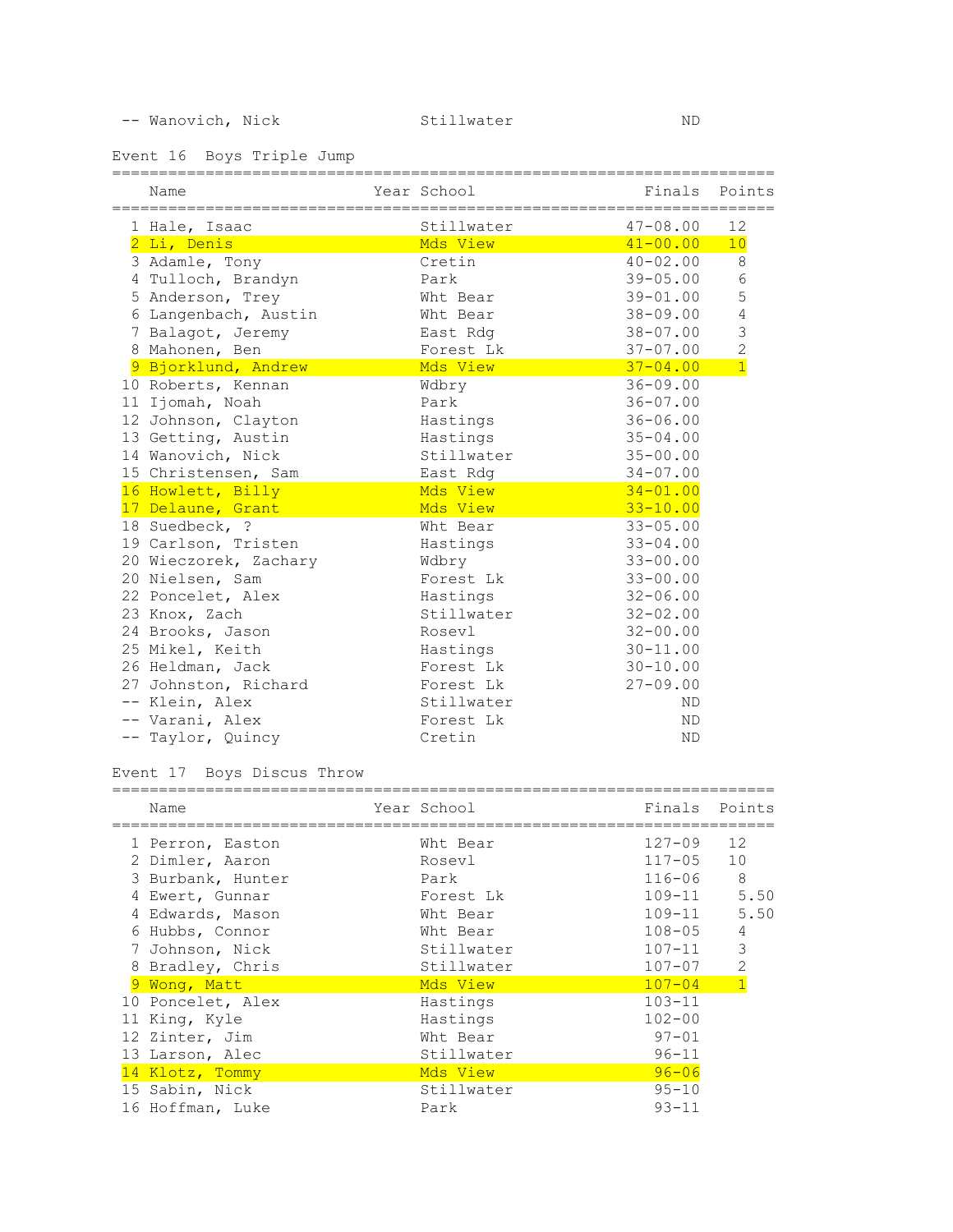| 17 Landucci, Anthony    | Rosevl     | $92 - 01$ |
|-------------------------|------------|-----------|
| 18 Day, Killyan         | Stillwater | $90 - 11$ |
| 19 Johnson, Peter       | Cretin     | $89 - 07$ |
| 20 Hanson, Dan          | Mds View   | $88 - 07$ |
| 20 Hitchcock, Adam      | Park       | $88 - 07$ |
| 22 Doeden, Chris        | Forest Lk  | $88 - 03$ |
| 23 Morse, Avery         | Forest Lk  | $86 - 08$ |
| 24 Cihlar, Jacob        | Park       | $85 - 09$ |
| 25 Hawton, Ty           | Rosevl     | $85 - 07$ |
| 26 Kiefer, Adam         | Wdbry      | $84 - 09$ |
| 27 Hancock, Aaron       | Wht Bear   | $84 - 01$ |
| 28 Swensen, Pavel       | Wdbry      | $82 - 11$ |
| 29 Sak, Kevin           | Rosevl     | $82 - 01$ |
| 29 Kasl, Patrick        | Forest Lk  | $82 - 01$ |
| 31 Sanneman, Wesley     | East Rdg   | $80 - 06$ |
| 32 Thurner, Jack        | Mds View   | $80 - 04$ |
| 33 Howlett, Billy       | Mds View   | $80 - 01$ |
| 34 Zenner, Kyle         | Park       | $79 - 09$ |
| 35 Jankowski, David     | Forest Lk  | $78 - 03$ |
| 36 Carter, Mike         | Hastings   | $73 - 07$ |
| 37 McCann, Tommy        | Wdbry      | $72 - 07$ |
| 38 Shaw, Brandon        | East Rdg   | $71 - 06$ |
|                         |            |           |
| 39 Carlson, Tristen     | Hastings   | $70 - 08$ |
| 40 Pantila, Logan       | East Rdg   | $70 - 00$ |
| 41 Lozano Jerez, Javier | East Rdg   | $68 - 01$ |
| 42 Flasch, Christian    | Hastings   | $67 - 03$ |
| 43 Lee, Daniel          | East Rdg   | $64 - 10$ |

Event 18 Boys Shot Put

| EVENC TO DOVS SHOL FUL   |             |                                               |                |
|--------------------------|-------------|-----------------------------------------------|----------------|
| Name<br>================ | Year School | Finals<br>=================================== | Points         |
| 1 Hubbs, Connor          | Wht Bear    | $45 - 05.00$                                  | 12             |
| 2 Ewert, Gunnar          | Forest Lk   | $43 - 01.00$                                  | 10             |
| 3 Wong, Matt             | Mds View    | $42 - 06.00$                                  | 8              |
| 4 Johnson, Nick          | Stillwater  | $40 - 03.00$                                  | 6              |
| 5 King, Kyle             | Hastings    | $39 - 04.00$                                  | 5              |
| 6 Klotz, Tommy           | Mds View    | $38 - 09.50$                                  | $rac{4}{3}$    |
| 7 Perron, Easton         | Wht Bear    | $38 - 03.50$                                  |                |
| 8 Kasl, Patrick          | Forest Lk   | 38-00.00                                      | $\overline{c}$ |
| 9 Hawton, Ty             | Rosevl      | $37 - 05.00$                                  | $\mathbf{1}$   |
| 10 Doeden, Chris         | Forest Lk   | $36 - 06.00$                                  |                |
| 10 Holmes, David         | Stillwater  | $36 - 06.00$                                  |                |
| 12 Rice, Connor          | Wht Bear    | $35 - 07.50$                                  |                |
| 13 Larson, Alec          | Stillwater  | $35 - 04.50$                                  |                |
| 14 Ronquillo, Jarrod     | East Rdq    | $35 - 04.00$                                  |                |
| 15 Dimler, Aaron         | Rosevl      | $35 - 02.50$                                  |                |
| 16 Eckstrand, Ryan       | Stillwater  | $34 - 09.00$                                  |                |
| 17 Lewis, Aaron          | Park        | $34 - 07.50$                                  |                |
| 18 Hoffman, Luke         | Park        | $34 - 03.00$                                  |                |
| 19 Landucci, Anthony     | Rosevl      | $33 - 03.00$                                  |                |
| 19 Kiefer, Adam          | Wdbry       | $33 - 03.00$                                  |                |
| 19 Thurner, Jack         | Mds View    | $33 - 03.00$                                  |                |
| 22 Sak, Kevin            | Rosevl      | $33 - 01.00$                                  |                |
| 23 Flasch, Christian     | Hastings    | $32 - 06.00$                                  |                |
| 24 Carlson, Tristen      | Hastings    | $32 - 04.50$                                  |                |